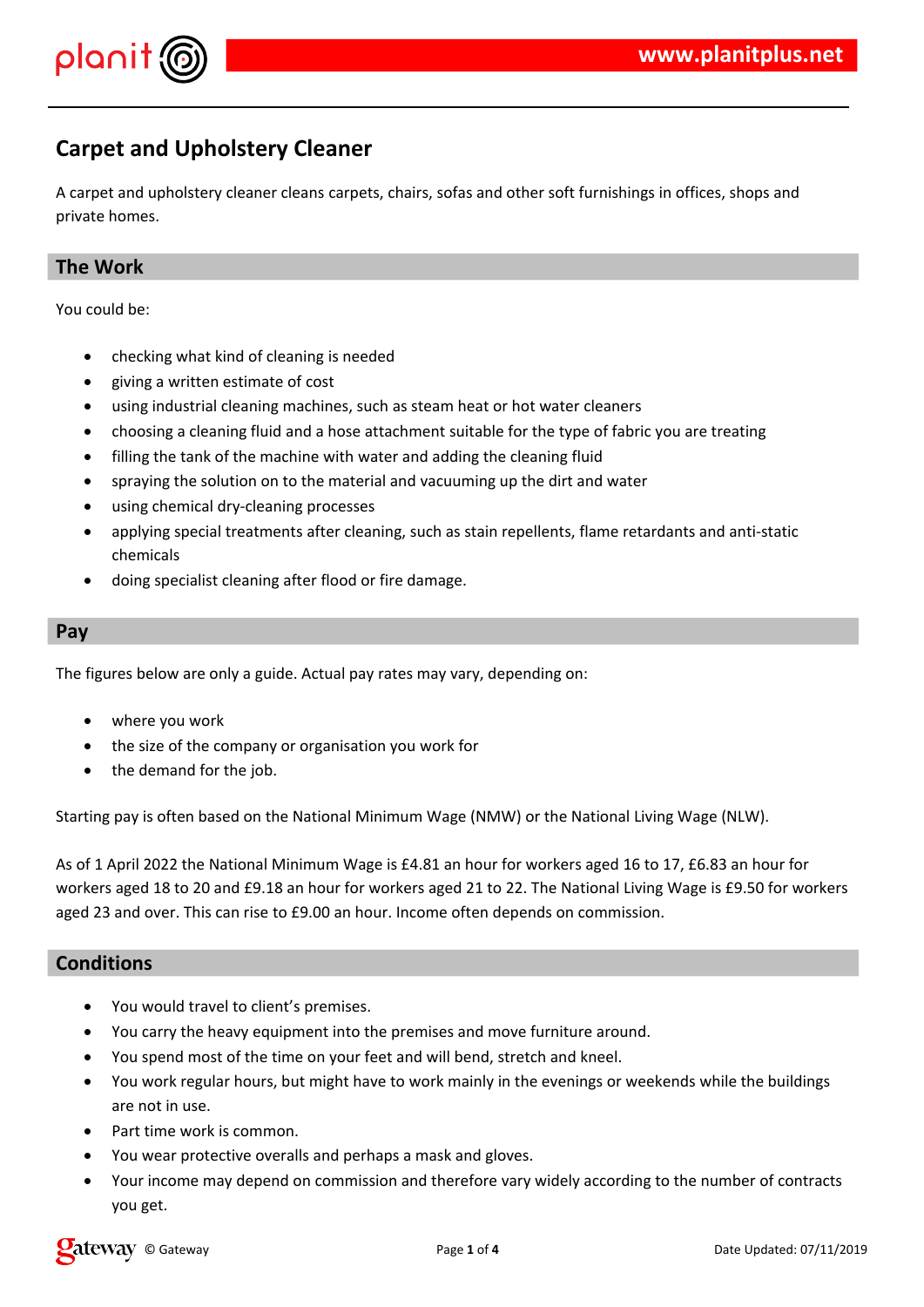

### **Getting In**

- You do not need formal qualifications but a good general education is useful.
- You usually need a driving licence as you have to take the equipment to different premises.
- Jobs are mainly with private cleaning companies.

#### **What Does It Take**

You should be:

- honest
- reliable
- practical
- aware of health and safety procedures
- able to follow instructions
- able to work alone or in a team
- physically fit and energetic.

You should have:

- a careful, methodical approach
- a basic understanding of cleaning chemicals
- number skills to work out prices
- good communication skills and a pleasant manner.

#### **Training**

- Training is usually on the job.
- The National Carpet Cleaners Association (NCCA) runs 2-day basic training courses in carpet and upholstery cleaning. They also run courses in spot and stain treatment and removal, leather and hard floor cleaning.
- Some firms who sell cleaning machines and carpet shampoos run short courses in their use.
- You could also work towards a Scottish Vocational Qualification (SVQ) Cleaning and Support Services at SCQF Level 5.

#### **Getting On**

- If you work for a large company you might be able to move into supervision or management.
- You might set up in business for yourself.
- Some companies have a franchise system where they help you to set up your business, and let you use their product and name. You have to pay money up front to do this.

#### **Contacts**

#### **British Institute of Cleaning Science**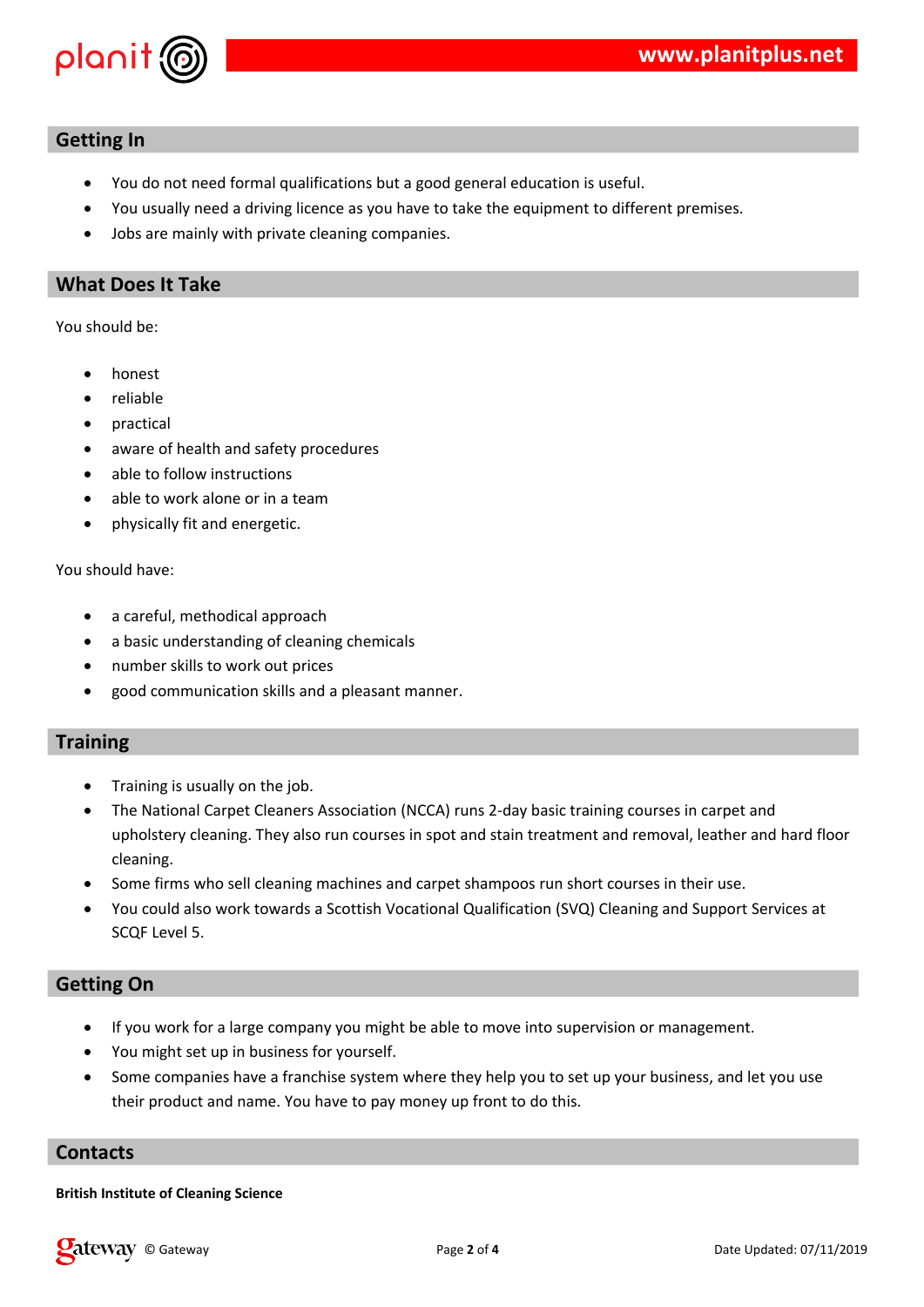

Tel: 01604 678710 Email: info@bics.org.uk Website: www.bics.org.uk Twitter: @BICSc\_UK Facebook: www.facebook.com/TheBICSc

#### **National Carpet Cleaners Association (NCCA)**

Tel: 0116 271 9550 Email: info@ncca.co.uk Website: www.ncca.co.uk Twitter: @NCCA\_\_ Facebook: www.facebook.com/NCCAcarpetcleaning